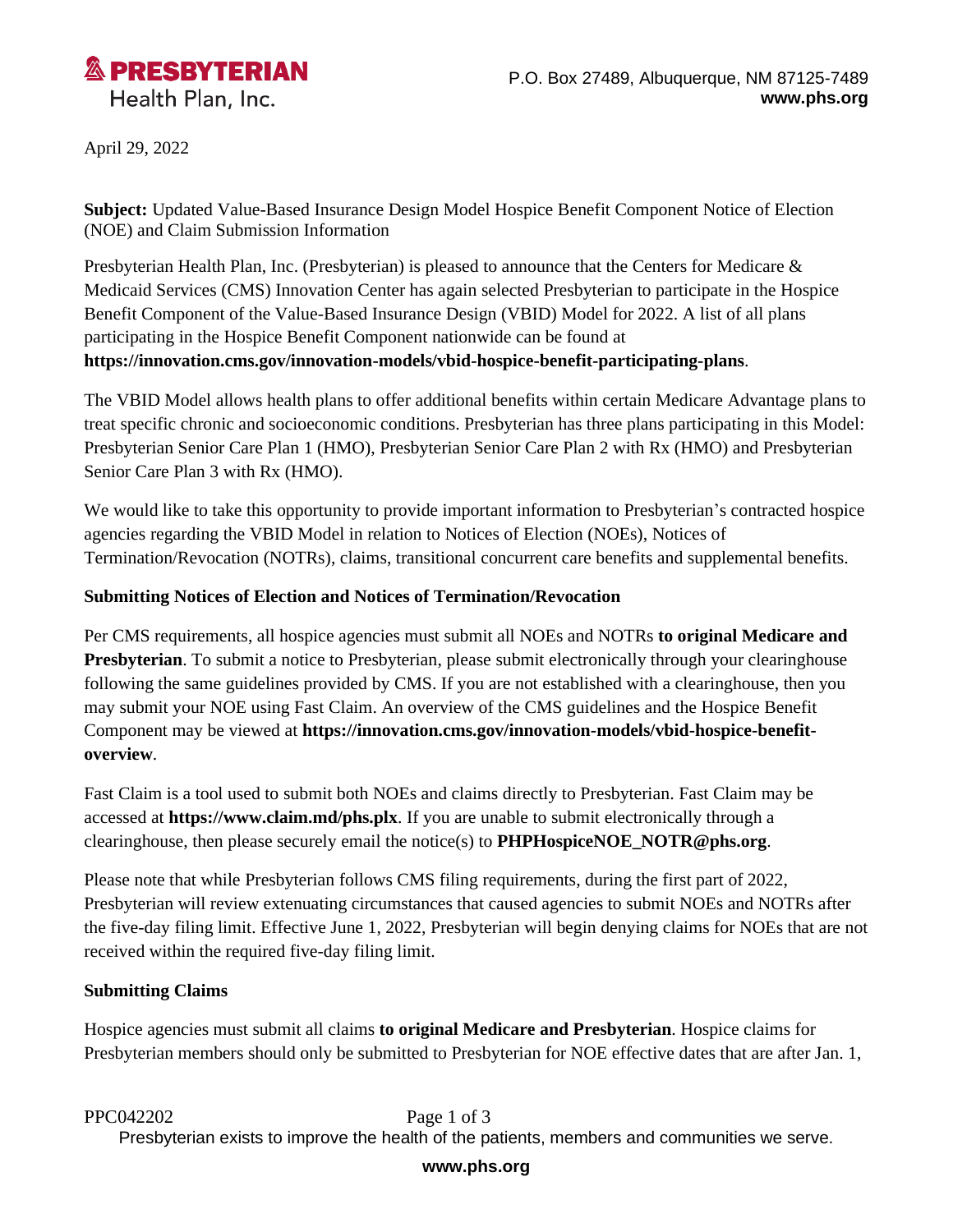2021, and later. Any hospice claims with NOEs that are dated before Jan. 1, 2021, will continue to be paid by original Medicare.

Presbyterian encourages hospice agencies to submit NOEs and hospice claims electronically through a clearinghouse. Please note that electronic payor ID depends on the clearinghouse. For more information, please view the Presbyterian Practitioner and Provider Manual at **[www.phs.org/providermanual](http://www.phs.org/providermanual)**.

Contracted providers who do not submit claims through a clearinghouse may contact their Provider Network Operations (PNO) relationship executive for more information on how to submit NOEs and claims through Fast Claim, which may be accessed at **<https://www.claim.md/phs.plx>**.

If providers are unable to submit claims to Presbyterian electronically, then paper claims may be mailed to the following address:

Presbyterian Health Plan P.O. Box 27489 Albuquerque, NM 87125-7489

## **Transitional Concurrent Care Services and Supplemental Benefits Requirements**

Presbyterian's participation in the Hospice Benefit Component includes a set of transitional concurrent care services and additional supplemental benefits that allow members seeking care with in-network hospice agencies to complete a current course of curative care services as they transition to hospice. The services are available for a limited time period, usually 30 days after the initial hospice election. Presbyterian will cover these services when the following requirements are met:

- The need for ongoing curative care and the type and duration of such care is documented in the patient's care plan established by the hospice medical director.
- Presbyterian members in the Hospice Benefit Component who experience a hospital admission during their hospice enrollment period are eligible for supplemental benefits designed to prevent readmission to a hospital. Services include transportation to hospice provider visits, one meal per day (up to 60 meals over the hospice election period) and certain home modifications.
- The care plan is communicated to Presbyterian's Utilization Management and/or pharmacy team to establish the record of needed services, which enables Presbyterian to pay claims from concurrent care providers.
- Claims are submitted directly to Presbyterian by non-hospice providers who render services to Presbyterian for the primary hospice diagnosis, in accordance with the care plan that was communicated to Presbyterian.
- These concurrent care services and supplemental benefits are documented and submitted to Presbyterian on the VBID Medicare Hospice Transitional Services Request form. This form can be found at **[https://onbaseext.phs.org/PEL/DisplayDocument?ContentID=pel\\_00956211](https://onbaseext.phs.org/PEL/DisplayDocument?ContentID=pel_00956211)**.

If you have any questions or concerns about the VBID Model Hospice Benefit Component, then please use the information below to contact your PNO relationship executive. A frequently asked questions document